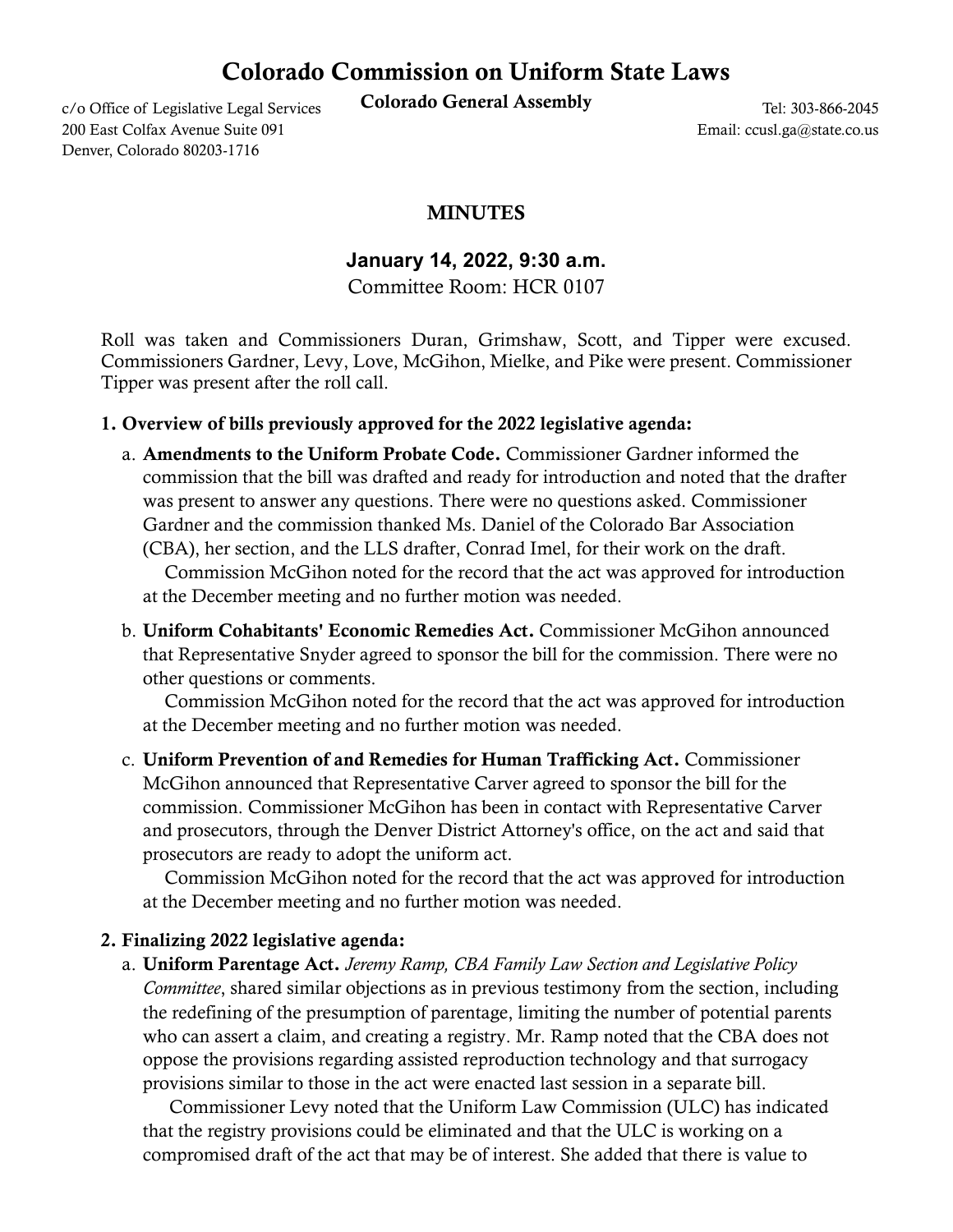Colorado law in incorporating the gender neutral and some of the parentage language. She added that if provisions in the act were to move forward it would need significant stakeholder involvement. Commissioner McGihon asked the CBA to assist the commission in convening a working group.

 *Tyler Mounsey, Director of Legislative Relations for the CBA,* introduced himself to the commission and agreed to help establish the workgroup. The commission thanked Mr. Ramp for his testimony and Mr. Mounsey for his assistance.

 Commission consensus was that the Uniform Parentage Act would not move forward this legislative session.

b. Uniform College Student Athlete Name, Image, or Likeness Act. Commissioner McGihon referenced an email from the Office of Legislative Legal Services (OLLS) comparing the uniform act to Senate Bill 20-123. Her impression was that the uniform act fills in blanks left by SB20-123 and because of this, the uniform act is worth considering. She indicated that she has tried to contact the 2020 bill's sponsor, Senator Coleman, to see if he would be interested in moving the act forward.

 Commissioner Mielke noted that this is a nationwide issue as students move across the country to attend universities and student athletes have indicated that this issue is highly relevant to their college choice decisions. It is also important to be uniform across the states to protect the students. Commissioner Gardner shared concerns with the commission moving too quickly to undo recently enacted law and that this act might not make sense to pursue at this time unless the prior bill's sponsor was involved. The commission concurred with approaching the 2020 bill sponsors.

 Commissioner Love asked for clarification regarding the bill's status if there is no sponsor by the introduction deadline. It was determined that the bill could remain active past that point since once a sponsor was found that person could request delayed authorization to introduce the bill later in session.

 Commissioner Gardner moved that the commission proceed with drafting and seeking sponsors for the introduction of the Uniform College Student Athlete Name, Image or Likeness Act. Commissioner Mielke seconded and the motion passed without objection.

c. LLS 22-0691: Uniform Unregulated Child Custody Transfer Act. Commissioner Love summarized that at the last meeting Commissioner Scott was opposed to moving the act forward and it was decided to allow time for her and Commissioner Duran to contact interested parties from child protection and adoption agencies on the act. Commissioner McGihon indicated that the U.S. State Department is very interested in having the act adopted among the states to help it address some of the child protection issues it encounters.

 Commissioner Gardner suggested the commission move the act forward to focus more attention on it to engage interested parties. Commissioner Levy recalled that at the December meeting the CBA Family Law Section stated that it did not have an interest in the act as it did not affect their area of law. She agreed with moving the act forward as it addresses some pressing child protection issues. In addition, the act was not considered controversial at the annual meeting.